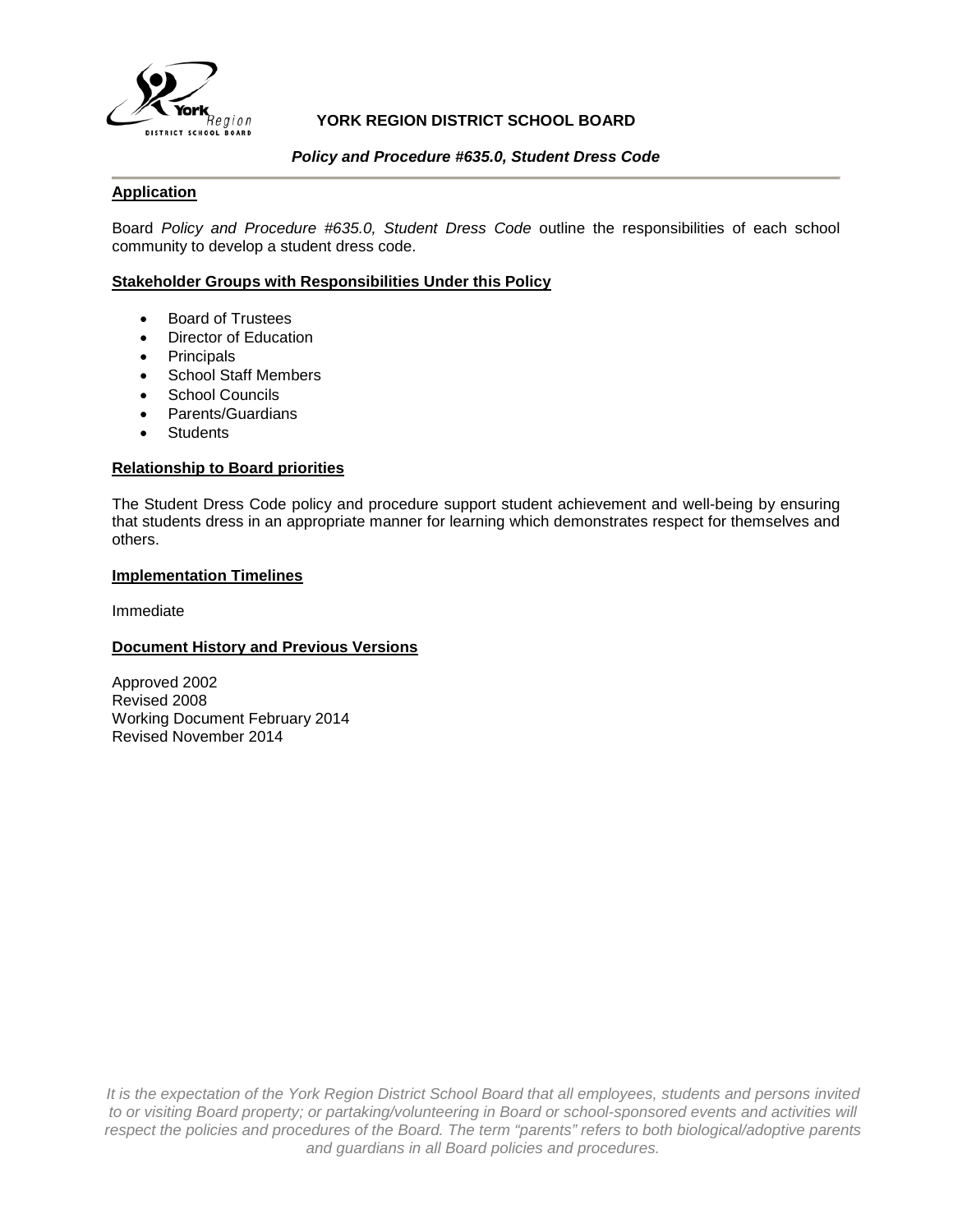

#### **Policy Statement**

The York Region District School Board believes that students must focus on achievement and well-being to be successful. It is important that students dress appropriately to demonstrate respect for self and others at all times.

Each school shall establish a student dress code that promotes a caring, safe and respectful learning environment. All student dress codes must consider the diversity of the community in terms of culture, socioeconomic status, gender and other factors.

The student dress code applies at school, on field trips and during any other school-related activity or event.

#### **Responsibilities**

*The Board of Trustees is responsible for:*

- reviewing the *Student Dress Code* policy in accordance with the priorities in the Trustees' Multi-Year Plan and the approved policy review cycle; and
- understanding and communicating with members of the community about the *Student Dress Code* policy, as required.

*The Director of Education is responsible for:*

• implementing and operationalizing the *Student Dress Code* policy.

*Principals are responsible for:*

- informing students, staff and parents of the student dress code;
- working with the school council to develop the student dress code in accordance with Board policies and procedures;
- ensuring the student dress code is followed; and
- working with the school council, review the student dress code every two years.

#### *School staff members are responsible for:*

• supporting the implementation of the student dress code*.*

#### *School Councils are responsible for:*

- working with the principal to develop the student dress code in consultation with students, parents and community members;
- understanding that any school may adopt a school uniform in accordance with the Student Dress Code policy and procedure;
- considering requests for the adoption of a school uniform; and
- working with the principal to review the student dress code every two years.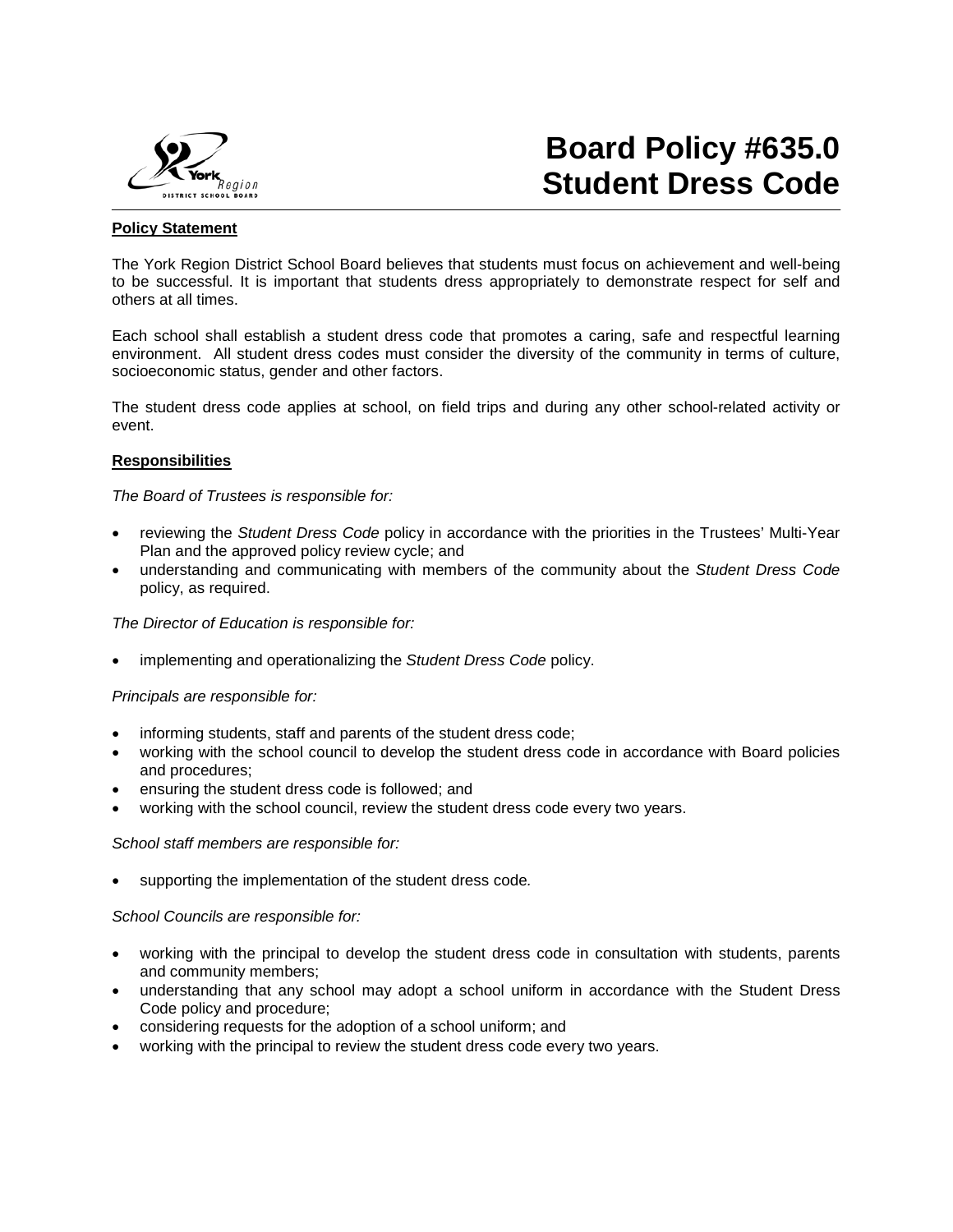#### *Parent(s)/Guardian(s) are responsible for:*

- providing input on the development of the student dress code; and
- ensuring their child follows the student dress code.

#### *Students are responsible for:*

- providing input on the development of the student dress code; and
- following the student dress code.

#### **Legislative Context**

*Education Act*

#### **Definitions**

#### *Student Dress Code*

Student dress code is a standard for all students that meets school community expectations for appropriate dress.

The student dress code may include a school uniform.

#### *School Uniform*

A school uniform is a set of standardized clothes selected by the school community and worn by all students.

#### **Department**

Education and Community Services

#### **Policy History**

Approved 2002 Revised 2008 Working Document February 2014 Revised November 2014

*It is the expectation of the York Region District School Board that all employees, students and persons invited to or visiting Board property; or partaking/volunteering in Board or school-sponsored events and activities will respect the policies and procedures of the Board. The term "parents" refers to both biological/adoptive parents and guardians in all Board policies and procedures.*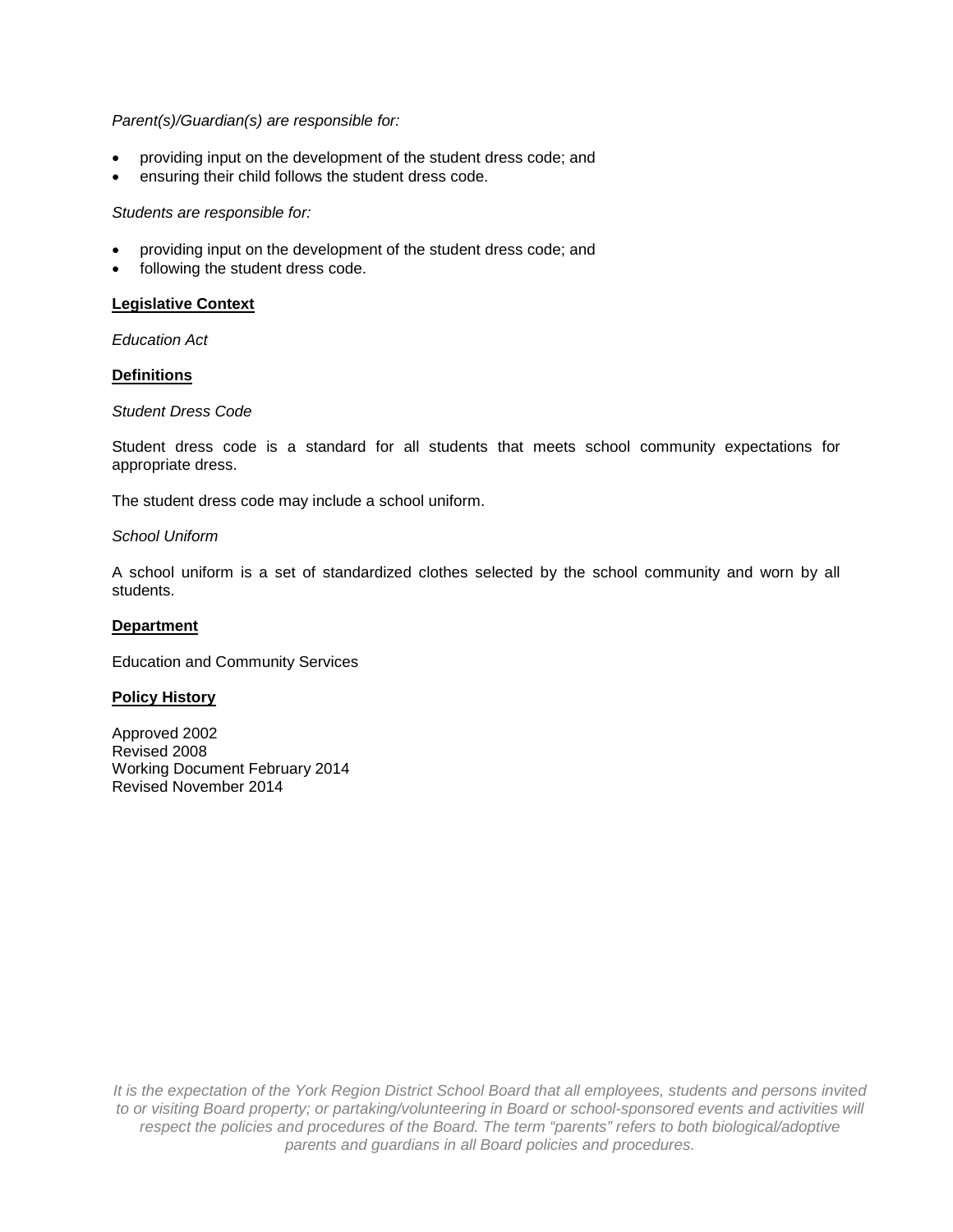

# **Board Procedure #635.0 Student Dress Code**

This procedure outlines actions to be followed while initiating, managing and maintaining the student dress code.

## **Application of Procedure**

Considerations for developing a student dress code:

- safety:
- Ontario Human Rights Code;
- Canadian Charter of Rights and Freedoms;
- socioeconomic factors;
- mobility;
- consequences for not complying;
- students with special needs;
- cultural and religious issues;
- weather; and
- age of students.

#### *Adopting a School Uniform*

Any school may adopt a school uniform.

In order to adopt a school uniform, a vote must be held. In that vote, 80 per cent or more of all potential ballots must support the proposal. The principal will determine the method of voting, choosing one of the examples below:

- a) if parents are given one vote per child in the school or one vote is given to an adult student in the school, and there are 1,000 students in the school, 800 or more affirmative ballots are required to adopt the proposed school uniform; or
- b) if families are given one vote per family and there are 500 families in the school, 400 or more affirmative ballots are required to adopt the proposed school uniform.

#### **Definitions**

#### *Adult student*

An adult student is a pupil of the Board who is 18 years of age or older or who is 16 or 17 years of age and has withdrawn from parental control.

#### **Responsibilities**

#### *The Director of Education shall:*

• allocate staff and resources to support the *Student Dress Code* procedure.